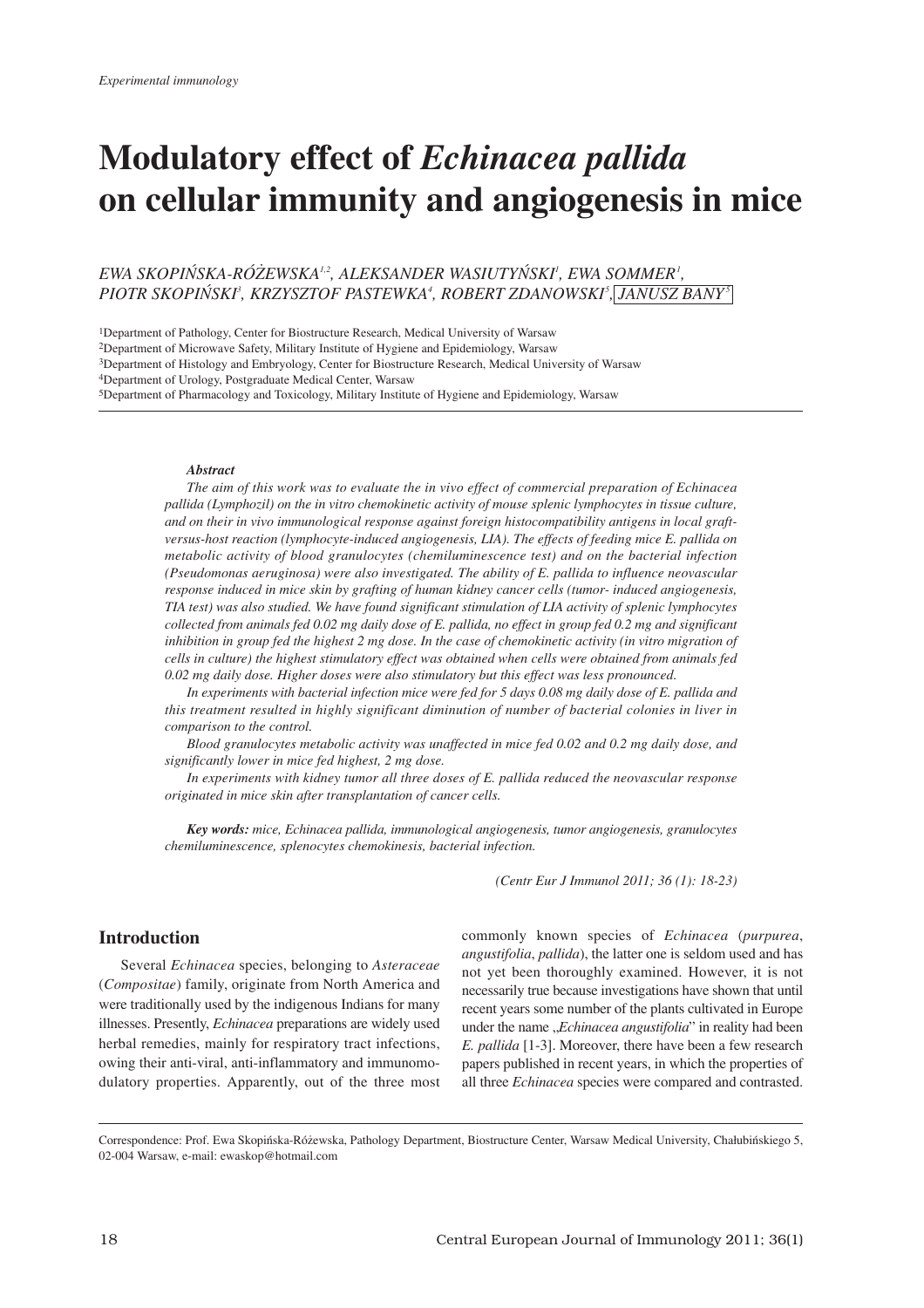The results show that *E. pallida* is a versatile species, which is at least as effective as the other two [4-7].

Most of the studies performed on the immunotropic properties of *E. pallida* were related to its effect on nonspecific immunity (activation or suppression of various macrophage functions, phagocytosis of granulocytes, NK cells cytotoxicity). Only a handful of studies have investigated its adaptive immune modulation [8-11].

The aim of this work was to evaluate the effect of feeding mice for 7 days with a commercial preparation of *E. pallida* (Nutt) (Lymphozil)on some parameters of specific and non-specific cellular immunity and on the course of *Pseudomonas aeruginosa* infection in mice. The effect of this remedy on the angiogenic activity of human kidney cancer cells was also investigated.

#### **Material and methods**

The study was performed on 8- 12 weeks old inbred Balb/c and C3H female and male mice, weighing 20-25 g, delivered from the Polish Academy of Sciences breeding colony, and on F1 hybrids C57Bl/6 × C3H (further called B6C3F1) from the breeding colony of Military Institute of Hygiene and Epidemiology. Lymphozil, pulvered hydroalcoholic extract of *Echinacea pallida* aerial and under ground parts (Cesra GmbH) was administered to mice *per os* in daily doses 0.02 mg, 0.08 mg, 0.2 mg (calculated from the doses recommended for humans, applying the counter 7 for differences between mouse and human in relation of the surface to body mass) and higher (2 mg). Mice received drug by Eppendorff pipette, in 40 μl of distilled water, for 7 days before immunological experiments, for 5 days before experiments with bacterial infection and for 3 days after tumour cells grafting. Control animals received 40 μl of distilled water.

#### **Chemiluminescence test**

Chemiluminescence test (CL) was measured using the method of Easmon and Cole with some modifications [12, 13] at room temperature, in scintillation counter (RackBeta 1218, LKB, Sweden). Briefly: samples of 0.05 ml heparinised blood collected from Balb/c mice were diluted 1 : 4 with PBS (Biomed Lublin, Poland) supplemented with 0.1% BSA (Sigma-Aldrich, USA) and 0.1% glucose (Polfa, Poland). Next, 0.05 ml of this diluted blood was mixed with 0.2 ml of luminol (Sigma-Aldrich, USA) solution  $(10^{-5} M)$  in PBS and placed in a scintillation counter in the "out of coincidence" mode for background chemiluminescence measurement. Then, the cells were activated by addition of 0.02 ml solution of opsonised zymosan (10 mg/ml) and chemiluminescence activity was measured for the next 15 min. Counting of leukocytes and blood smears examination were performed by routine methods and the results were shown as the maximum value of chemiluminescence (cpm) obtained for 103 granulocytes.

## **Preparation of tumour cells suspension**

Material was obtained surgically from the patient with kidney clear cell carcinoma. About 5 g of tumour tissue was dispersed mechanically and subjected to enzymatic digestion by use of collagenase 0.1 mg/ml (Sigma) and DNAse 0.001 mg/ml (Serva) dissolved in PBS for 45 min on a magnetic shaker in room temperature. Then, obtained suspension was filtered through a sieve, washed twice in PBS and suspended in Parker medium. Viability of tumour cells was assessed by 0.5% trypan blue exclusion method.

### *In vivo* **study of graft-versus-host reaction in mice.**

Lymphosil was administered to groups of 6 C3H mice each, *per os*, in daily doses of 0.02, 0.2 or 2 mg. These doses corresponded to 10, 100 or 1000 mg given to 70 kg person. Mice received drugs by Eppendorff pipette, in 40 μl of distilled water for 7 days. Controls mice were fed 40 μl of distilled water. On the day 8 mice were sacrificed with Morbital, spleens were dissected and spleen cells suspensions prepared as described before [14]. Spleen cells suspensions were pooled within a group and grafted intradermally into F1 recipients, cells from each pool into 3-4 B6C3 F1 recipient mice. A local GVH reaction (lymphocyte-induced angiogenesis, LIA) was performed according to Sidky and Auerbach with some modifications [14]. In this test grafted C3H cells recognized foreign C57Bl/6 histocompatibility antigens and produced many immunological mediators including pro-angiogenic factors (immunological angiogenesis). The number of newlyformed blood vessels was the measure of cells reactivity. For a detail description of the test see below.

## **Cutaneous angiogenesis test (for immunological angiogenesis, LIA and tumor angiogenesis, TIA) [14, 15]**

Multiple 0.05 ml samples of cell suspension (106 spleen cells from C3H mice fed for 7 days Lymphozil in LIA test,  $2 \times 10^5$  tumor cells in TIA test) were injected intradermally into partly shaved, narcotised Balb/c mice in TIA test or B6C3F1 mice in LIA test (3-4 mice per group, 4-6 injections per mouse). In order to facilitate the localisation of injection sites later on, the suspension was coloured with 0.1% of trypan blue. In TIA (tumor-induced angiogenesis) test, on the day of grafting and on the following two days recipient Balb/c mice were fed Lymphozil. In LIA test, recipient F1 hybrids were not treated. After 72 hours mice were sacrificed with lethal dose of Morbital. All newly formed blood vessels were identified and counted in dissection microscope, on the inner skin surface, at magnification of 6×, in 1/3 central area of microscopic field. Identification was based on the fact that new blood vessels, directed to the point of cells injection,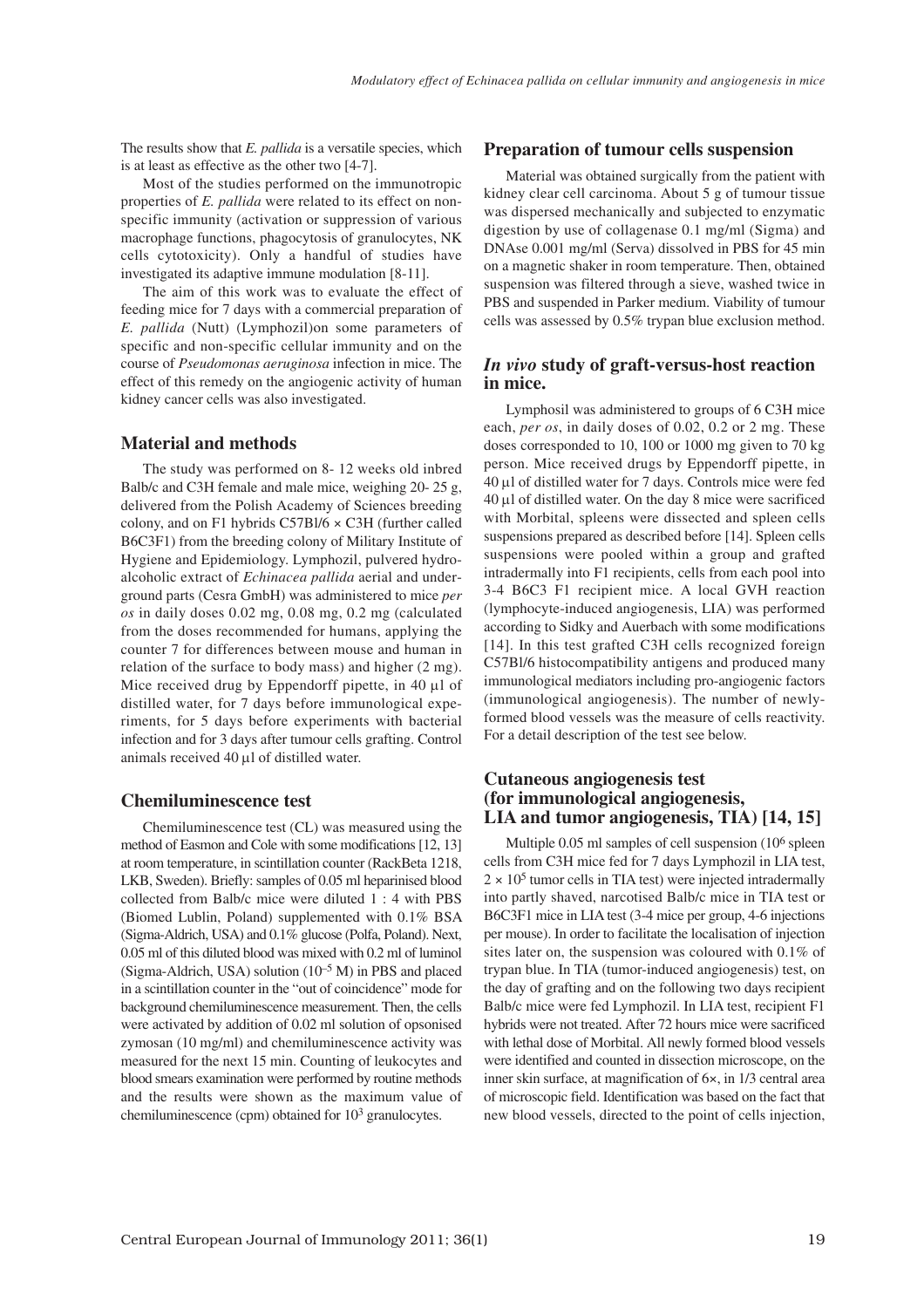differ from the background vasculature in their tortuosity and divarications. All experiments were performed in anaesthesia (3.6% chloral hydrate, 0.1 ml per 10 g of body mass).

# **Study of spleen cells chemokinesis**

Groups of 6 Balb/c mice received Lymphosil by Eppendorff pipette, in 40 μl of distilled water, in 0.02, 0.2 and 2 mg daily doses, for 7 days. Control mice were fed 40 μl of distilled water. On the day eight mice were bled in anaesthesia from retro-orbital plexus and sacrificed with Morbital. Spleens were pooled within groups and sple nocytes were isolated from spleens under sterile conditions by straining through stainless sieve and cotton gauze and centrifugation on Lymphoprep in order to remove erythrocytes.

*Spleen cells chemokinesis* (spontaneous migration) assay *in vitro* was performed according to the Sandberg method in own modification [16]. Briefly, isolated splenocytes were resuspended in Parker culture medium with 5% inactivated FCS, at the final concentration of  $30 \times 10^6$ cells/ml. Afterwards, siliconized capillary tubes were filled with cell suspension, sealed with plasticine, centrifuged (5 min 450 g) and fixed on the glass plates. Cells levels were marked. After 24 h incubation (37°C, 5% CO<sub>2</sub> humidified atmosphere) the distances of migration were measured in milimeters (mm) at a magnification of 6.5× and presented as migration units  $(1 \text{ MU} = 0.18 \text{ mm})$ .

# **Study of bacterial infection [17]**

#### **Animals**

Studies were performed on B6C3F1 hybrid mice, males, at the age of 10-12 weeks, delivered from own breeding colony.



#### **Fig. 1.** The effect of feeding mice *Echinacea pallida* on the activity of their splenic lymphocytes in local Graft – versus Host reaction (LIA intra-dermal test)

#### **Bacterial infection**

Groups of 8 mice were fed Lymphosil 0.08 mg daily, in distilled water, or distilled water only, by Eppendorff pipette, for 5 days. On the day six mice were infected intraperitoneally (i.p.) with *Pseudomonas aeruginosa* strain ATCC (27853). Four hours after administration of 0.1 ml of bacteria suspension  $(3 \times 10^7 \text{ CFU})$  the mice were anaesthetized with barbiturates and killed by spinal dislocation after which the livers were isolated. The livers were homogenized and the number of viable bacteria were estimated by plating after 24 hours growth on Cetrymide agar (Merck). The results are presented as the mean number of colony forming units (CFU)+/– SEM per 1 g of liver tissue  $\times$  10<sup>3</sup>.

For all experiments animals were handled according to the Polish law on the protection of animals and NIH standards. All experiments were accepted by the local Ethical Committee.

Statistical evaluation of the results was performed by one-way ANOVA and the significance of differences between the groups was verified with a Tukey's Multiple Comparison PostTest (GraphPadPrism software package).

# **Results**

The results of immunological experiments are presented graphically on the Fig. 1-3.

We have found highly significant stimulation of LIA activity of splenic lymphocytes collected from animals fed 0.02 mg daily dose of *E. pallida* (*p* < 0.001), no effect in group fed 0.2 mg and significant inhibition  $(p < 0.01)$  in group fed the highest 2 mg dose (Fig. 1). In the case of chemokinetic activity (in vitro migration of cells in culture) the highest stimulatory effect was obtained when cells was obtained from animals fed  $0.02$  mg daily dose ( $p < 0.001$ ).



**Fig. 2.** The effect of feeding mice *Echinacea pallida* on the *in vitro* migratory activity of their splenic lymphocytes in tissue culture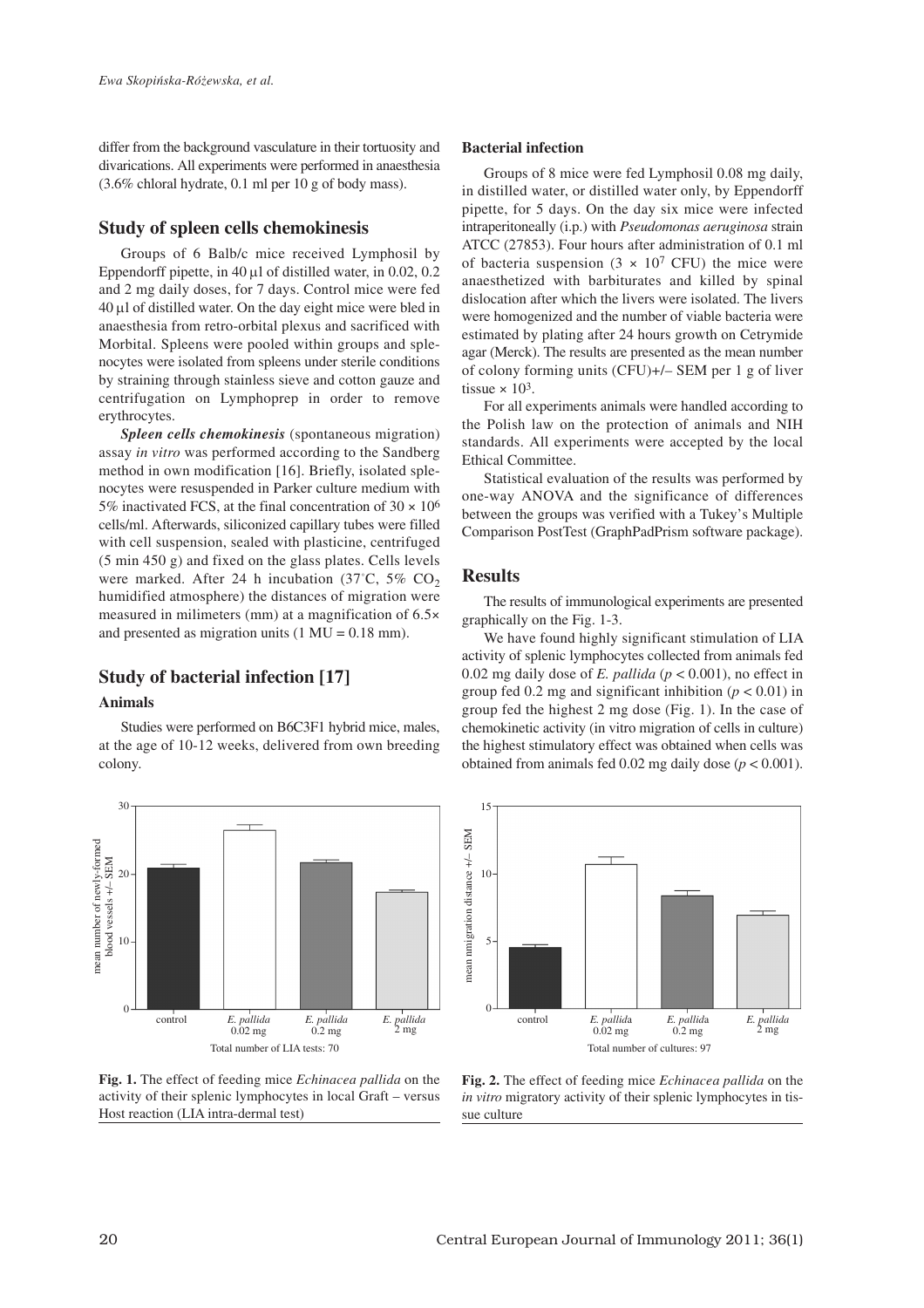

**Fig. 3.** The effect of feeding mice *Echinacea pallida* on metabolic activity of their blood granulocytes (CL)

Higher doses were also stimulatory ( $p < 0.01$ ), but this effect was less pronounced (Fig. 2).

Blood granulocytes metabolic activity (Fig. 3) was unaffected in mice fed 0.02 and 0.2 mg daily dose, and significantly lower in mice fed highest, 2 mg dose  $(p < 0.05)$ .

In experiments with bacterial infection mice were fed for 5 days 0.08 mg daily dose of *E. pallida* and this treatment resulted in highly significant diminution of number of bacterial colonies in liver in comparison to the control (4.1  $\pm$ 1.3 in comparison to 17.2  $\pm$ 4.1 CFU/g  $\times$  10<sup>3</sup>),  $p < 0.01$ .

In experiments with kidney tumor (Fig. 4) both low and high doses of *E. pallida* significantly diminished neovascular response originated in mice skin after trans plantation of cancer cells ( $p < 0.01$ ).

#### **Discussion**

In this paper we present for the first time the *in vivo* effect of *Echinacea pallida* herb extract on such parameters of cellular immunity as graft-versus-host reaction, spleen cells chemokinesis and blood granulocytes' chemiluminescence in mice. We obtained evidence, in agreement with our previous findings with other *Echinacea* species, that the effect may be stimulatory or inhibitory, depending on the dose of remedy and studied parameter [18]. Inhibition of granulocytes metabolic activity (CL test) is probably linked to the presence of anti-oxidants. Lowering of chemokinetic activity and ability to react in GVH test may be coupled with stimulation of some suppresory mechanisms by yet unidentified compounds present in *Echinacea pallida* herb.

The roots of *E. pallida* contain caffeoyl derivative echinacoside, which is also present in underground parts of



**Fig. 4.** The effect of feeding mice *Echinacea pallida* for 3 days after intra-dermal grafting of human kidney cancer cells on neovascular response in local TIA test

*E. angustifolia*, but is absent in *E. purpurea*. Caffeic acid derivatives are effective antioxidants in free radical generation systems and have an antihyaluronidase activity, which is beneficial for scarless wound repair. In rats, excision wounds treated topically with echinacoside, showed reduced inflammatory response and higher hyaluronan content [19-21]. The anti-inflammatory activity of *Echinacea* might be due to multiple active metabolites, which work together to switch macrophage activation from classical activation towards alternative activation. Echinacoside has both antibacterial and antiviral effects *in vitro* [22]. Both pressed juice and hydro-alcoholic extracts of *Echinacea pallida* exhibited inhibitory activity against herpes simplex virus types 1 (HSV-1) and 2 (HSV-2) [23]. Cytotoxic activity of acetylenic compounds isolated from *Echinacea pallida* roots to cancer cell lines was also described [24, 25]. In this paper we describe for the first time anti-angiogenic effect of *E. pallida* in TIA test, where human tumor cells isolated from kidney cancer release angiogenic growth factors and induce neovascular response in mice skin. Previously, we described such inhibitory effect for other natural remedies and isolated from them compounds in TIA tests performed on various tumors of human origin as well as murine tumors syngeneic to the recipient mice [13, 26-30]. We suppose that *E. pallida* in lower doses may be effective immunostimulator without danger of tumor angiogenesis stimulation.

In experiment with bacterial infection we obtained beneficial effect of *E. pallida*, probably connected with the activation of peritoneal macrophages and, possibly, with direct antibacterial effect of some *Echinacea* compounds present in mouse tissues after 5-days feeding. This finding might have practical implications, because in people immunocompromised due to immunosuppressive treatment, cancer therapy, severe burns or other reasons, opportunistic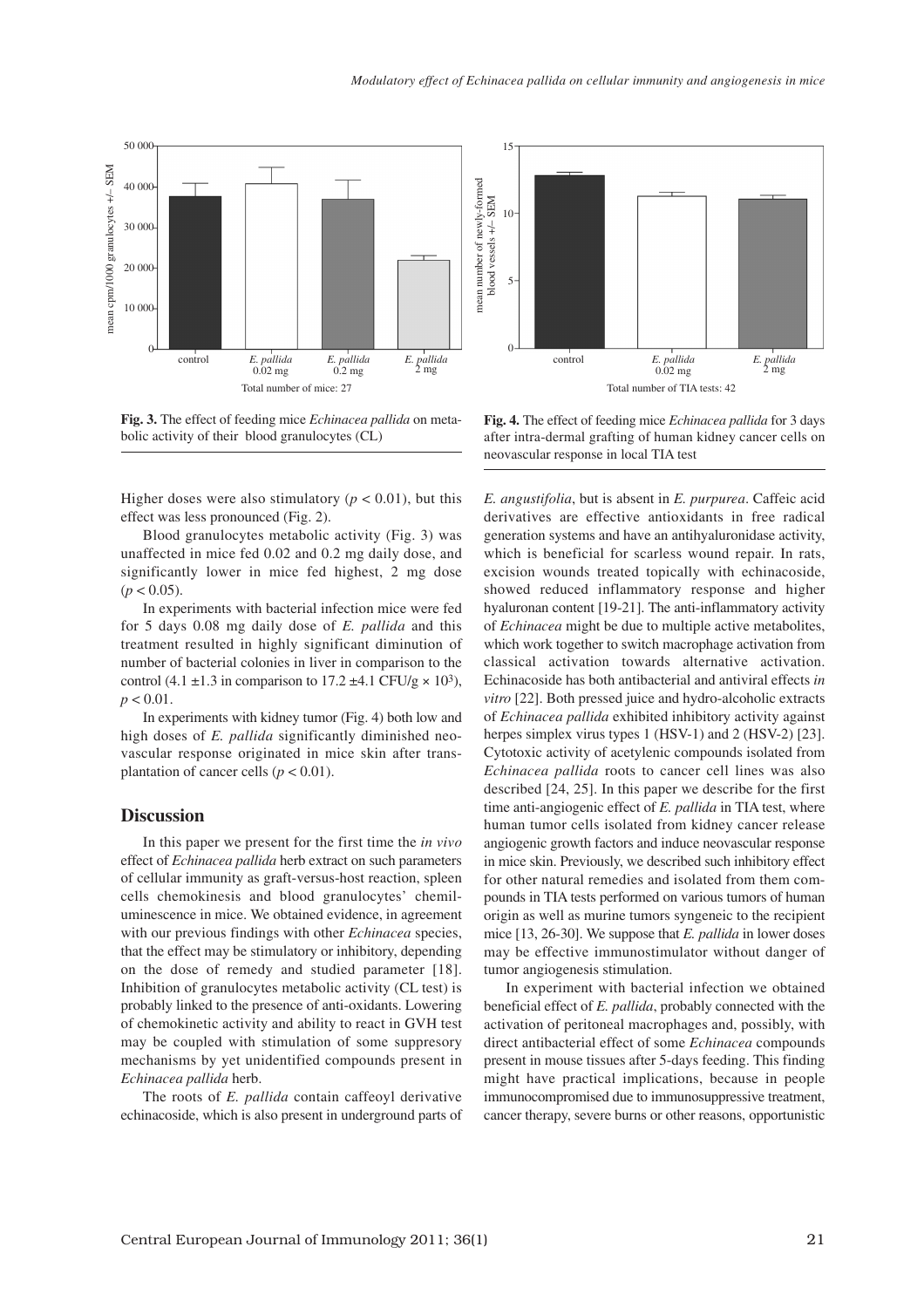infections are often seen. *Pseudomonas aeruginosa* is one of the most frequently observed pathogens [31-34].

## **Conclusion**

Lymphosil may be recommended as immunostimu latory drug in daily doses from 10 (preferably) to 40 mg. Higher doses may be less effective, uneffective, or even inhibitory in respect to some immune reactions.

#### **References**

- 1. Bauer, H. Echinacea. In: Bauer and Lawson (Editors) Phytomedicines of Europe. Oxford University Press, London 1998.
- 2. Bauer R, Wagner H (1991): *Echinacea* species as potential immunostimulatory drugs. Econom Med Plant Res 5: 253-261.
- 3. Hostettmann K (2003): History of a plant: the example of *Echinacea*. Forsch Komplementarmed Klass Naturheilkd 10  $(sumb1): 9-12.$
- 4. Sloley BD, Urichuk LJ, Tywin C, et al. (2001): Comparison of chemical components and antioxidants capacity of different *Echinacea* species. J Pharm Pharmacol 53: 849-857.
- 5. Speroni E, Govoni P, Guizzardi S, et al. (2002): Antiinflammatory and cicatrizing activity of *Echinacea pallida* Nutt. root extract. J Ethnopharmacol 79: 265-272.
- 6. Brauning B, Knick E (1993): Therapeutical experiences with *Echinacea pallida* for influenza-like infections. Naturtheilpraxis 1: 72-75.
- 7. Dorn M, Knick E, Lewith G (1997): Placebo controlled double blind study of *Echinaceae pallidae* radix in upper respiratory tract infections. Complemnt Ther Med 5: 40-42.
- 8. Egger M, Pellett P, Nicki K, et al. (2008): Synthesis and cannabinoid receptor activity of ketoalkenes from *Echinacea pallida* and non-natural analogues. Chemistry 14: 10978- 10984.
- 9. LaLone CA, Rizshsky L, Hammer KD, et al. (2009): Endogenous levels of Echinacea alkylamides and ketones are important contributors to the inhibition of PGE2 and nitric oxide production in cultured macrophages. J Agric Food Chem 57: 8820-8830.
- 10. Zhai Z, Liu Y, Wu L, et al. (2007): Enhancement of innate and adaptive immune functions by multiple Echinacea species. J Med Food 10: 423-434.
- 11. Block KI, Mead MN (2003): Immune system effects of Echinacea, Ginseng, and Astragalus: a review. Integr Cancer Ther 2: 247-267.
- 12. Easmon CSF, Cole PJ, Williams AJ, Hastings M (1980): The measurement of opsonic and phagocytic function by luminoldependent chemiluminescence. Immunology 41: 67-74.
- 13. Skopiñska-Ró¿ewska E, Krotkiewski M, Sommer E, et al. (1999): Inhibitory effect of shark liver oil on cutaneous angiogenesis induced in Balb/c mice by syngeneic sarcoma L-1, human urinary bladder and human kidney tumor cells. Oncology Rep 6: 1341-1344.
- 14. Skopiñska-Ró¿ewska E, Wójcik R, Siwicki AK, et al. (2008): The effect of *Rhodiola quadrifida* extracts on cellular immunity in mice and rats. Pol J Vet Sci 11: 105-111.
- 15. Skopiñska-Ró¿ewska E, Hartwich M, Siwicki AK, et al. (2008): The influence of *Rhodiola rosea* extracts and rosavin on cutaneous angiogenesis induced in mice after grafting of syngeneic tumor cells. Cent Eur J Immunol 33: 102-107.
- 16. Skopińska-Różewska E, Bychawska M, Białas-Chromiec B, Sommer E (2009): The *in vivo* effect of *Rhodiola rosea* and *Rhodiola quadrifida* hydro-alcoholic extracts on chemokinetic activity of spleen lymphocytes in mice. Centr Eur J Immunol 34: 42-45.
- 17. Bany J, Skopiñska-Ró¿ewska E, Chorostowska-Wynimko J, et al. ( 2004): The effect of complex herbal remedy on the angiogenic activity of L-1 sarcoma cells, L-1 sarcoma tumor growth and on the bacterial infection in mice. Centr Eur J Immunol 29: 29-34.
- 18. Skopiñska-Ró¿ewska E, Sokolnicka I, Siwicki AK, et al. (2011): *In vivo* stimulatory or suppressive effects, depending on the dose of herbal remedy, on lymphocyte mitogen-induced proliferation in mice. Pol J Vet Sci in press.
- 19. Goldhaber-Fiebert S, Kemper KJ (1999): *Echinacea* (*E. angustifolia*, *E. pallida* and *E. purpurea*). Longwood Herbal Task Force, August 20, http://www.mcp.edu/herbal/default.h
- 20. Bauer R, Khan IA, Wagner K (1988): TLC and HPLC analysis of *Echinacea pallida* and *Echinacea angustifolia* roots. Planta Medica 54: 426-430.
- 21. Barnes J, Anderson LA, Gibbons S, Phillipson JD (2005): Review *Echinacea species* [Echinacea angustifolia (DC.) Hell., *Echinacea pallida* (Nutt.) Nutt., *Echinacea* purpurea (L.) Moench]: a review of their chemistry, pharmacology and clinical properties. J Pharm Pharmacol 57: 929-954.
- 22. Bauer R, Woelkart K. *Echinacea*. In: Coates P (Editor) Encyclopedia of Dietary Supplements. Dekker, New York 2005; 177-187.
- 23. Schneider S, Reichling J, Stintzing FC, et al. (2010):Antiherpetic properties of hydro-alcoholic extracts and pressed juice from *Echinacea pallida*. Planta Medica 76: 265-272.
- 24. Morandi S, Pellati F, Ori C, et al. (2008): Isolation, structure elucidation and total synthesis of a cytotoxic dienone from *Echinacea pallida*. Org Biomol Chem 6: 4333-4339.
- 25. Chicca A, Pellati F, Adinolfi B, et al. (2008): Cytotoxic activity of polyacetylenes and polyenes isolated from roots of *Echinacea pallida*. Br J Pharmacol 153: 879-885.
- 26. Skopiñska-Ró¿ewska E, Pastewka K, Wasiutyñski A, et al. (2010): the influence of herbal remedies on cutaneous angiogenesis induced in mice after grafting of human kidney cancer tissue. Centr Eur J Immunol 35: 199-203.
- 27. Rogala E, Skopiñska-Ró¿ewska E, Wasiutyñski A, et al. (2008): *Echinacea purpurea* diminishes neovascular reaction induced in mice skin by human cancer cells and stimulates non-specific cellular immunity in humans. Centr Eur J Immunol 33: 127-130.
- 28. Skopinska-Ró¿ewska E, Janik P, Przybyszewska M, et al. (1998): Inhibitory effect of theobromine on induction of angiogenesis and VEGF mRNA expression in v-raf transfectants of human urothelial cells HCV-29. Int J Mol Med 2: 649-652.
- 29. Skopiñska-Ró¿ewska E, Sommer E, Demkow U, et al. (1997): Screening of angiogenesis inhibitors by modified tumorinduced angiogenesis(TIA) test in lung cancer. Ann Acad Med Bialostocensis 42: 287-296.
- 30. Wasiutyński A, Bałan BJ, Skopińska-Różewska E, et al. (2009): The effect of *Echinacea purpurea* on the morphology, angiogenic activity and VEGF concentration of murine L-1 sarcoma tumors. Centr Eur J Immunol 34: 38-41.
- 31. Spencer RC (1996): Predominant pathogens found in the European prevalence of infection in intensive care study. Eur J Clin Microbiol Infect Dis 15: 281-285.